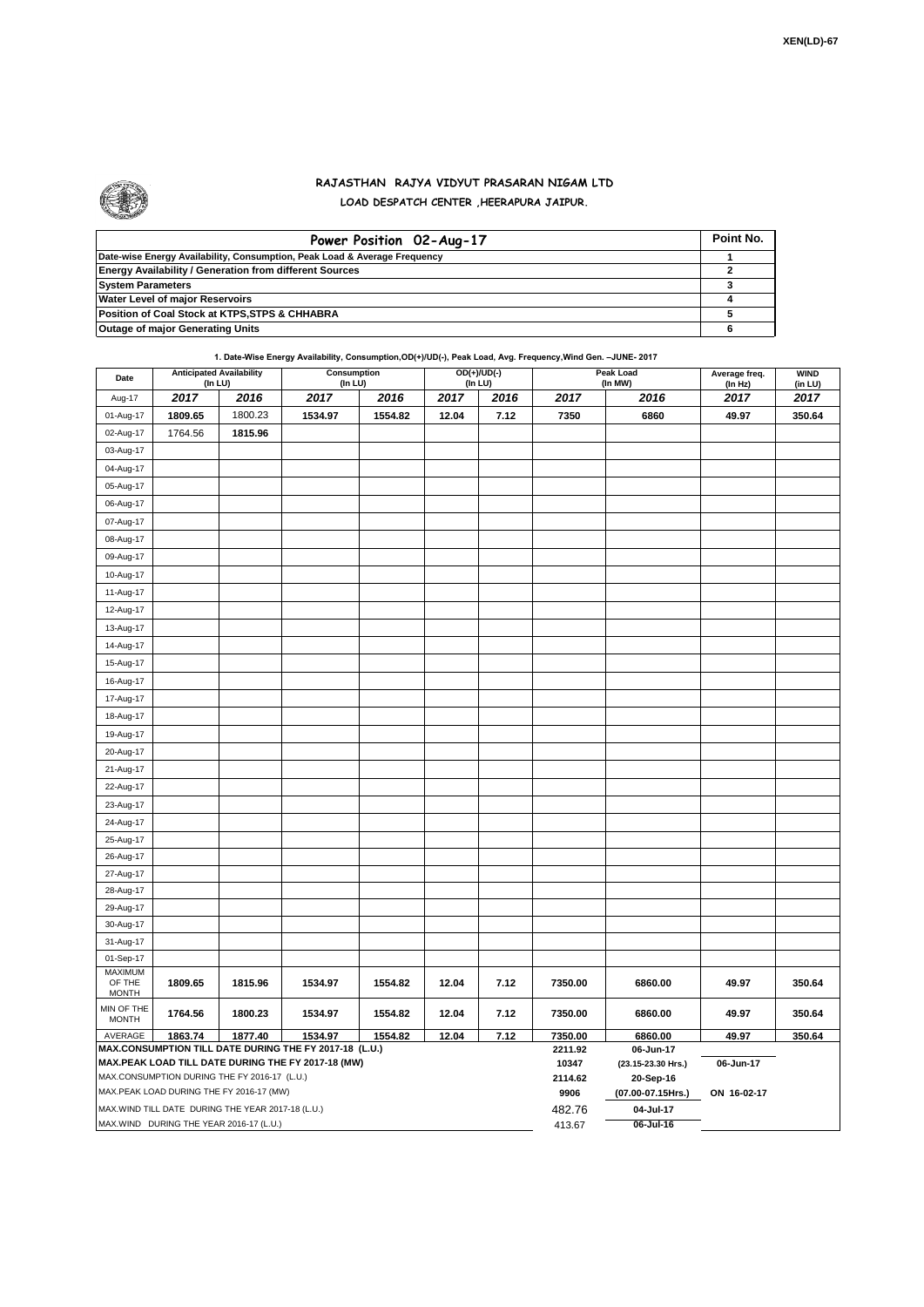| 2. Anticipated Availability/Generation From Different Sources |  |  |  |  |  |  |
|---------------------------------------------------------------|--|--|--|--|--|--|
|---------------------------------------------------------------|--|--|--|--|--|--|

| S.No.               | (In LU)<br>Sources Available to Rajasthan / Installed      | Prior            | <b>Prior</b>     | Actual           |
|---------------------|------------------------------------------------------------|------------------|------------------|------------------|
|                     | Capacity as on 30.09.2016                                  | assessment of    | assessment of    | Energy           |
|                     | (In MW)                                                    | Avail. For next  | Avail.           | <b>Received</b>  |
|                     |                                                            | Day              |                  |                  |
|                     |                                                            |                  | 1-Aug-17         |                  |
| 1<br>$\overline{2}$ | KTPS (1240/1240)<br>STPS (1500/1500)                       | 42.00<br>55.00   | 42.00<br>55.00   | 35.93<br>44.90   |
| 3                   | DHOLPUR GAS CCPP (330/330)                                 | 0.00             | 0.00             | 0.00             |
| 4                   | RAMGARH (273.5/273.5)                                      | 47.00            | 46.00            | 46.11            |
| 5                   | RAPP-A(200/200)                                            | 36.00            | 36.00            | 40.30            |
| 6                   | MAHI (140/140)                                             | 0.00             | 0.00             | 0.00             |
| 7                   | CHAMBAL (RPS+JS) (135.5/271)                               | 0.00             | 0.00             | 1.79             |
| 8<br>9              | GIRAL LIGNITE (250/250)<br>CHHABRA TPS 1000/1000)          | 0.00<br>108.00   | 0.00             | 0.00             |
| 10                  | ADANI (TPS) + KALISINDH (TPS)                              | 288.00           | 162.00<br>288.00 | 186.63<br>232.52 |
|                     | (1200+1200/1320+1200)                                      |                  |                  |                  |
| 11                  | WIND FARM (3980.40/4119.15)                                | 373.00           | 357.00           | 350.64           |
| 12                  | SOLAR POWER(737.70/1295.70)                                | 0.00             | 0.00             | 0.00             |
| 13                  | CAPTIVE POWER PLANTS                                       | 0.00             | 0.00             | 0.00             |
| 14                  | REGIONAL (INTRA STATE) O.A. (VLTPS)                        | 0.00<br>$-66.99$ | 0.00<br>$-62.26$ | 0.00             |
| 15<br>16            | OPEN ACCESS<br>BIOMASS - (101.95/119.25)                   | 2.00             | 3.00             | $-62.26$<br>1.58 |
| 17                  | BARSINGHSAR LTPS(250/250)                                  | 25.00            | 25.00            | 25.15            |
| 18                  | RAJWEST (1080/1080)                                        | 229.00           | 229.00           | 139.45           |
|                     | <b>TOTAL (A): 1-18</b>                                     | 1138.01          | 1180.74          | 1042.74          |
| 19                  | <b>BBMB COMPLEX</b>                                        |                  |                  |                  |
|                     | a) BHAKRA(230.79/1516.3)                                   | 34.37            | 35.18            | 34.85            |
|                     | b) DEHAR (198/990)                                         | 4.74             | 29.26            | 22.08            |
|                     | c) PONG (231.66/396)                                       | 22.83            | 22.64            | 19.31            |
| 20                  | TOTAL: a TO c<br><b>CENTRAL STATIONS</b>                   | 61.94            | 87.08            | 76.24            |
|                     | d) SINGRAULI<br>(300/2000)                                 | 89.91            | 82.36            | 53.98            |
|                     | e) RIHAND<br>(310.24/3000)                                 | 117.86           | 117.49           | 102.41           |
|                     | f) UNCHAHAR-I(20/420)                                      | 0.35             | 0.02             | 1.41             |
|                     | q) UNCHAHAR-II& III(61/630)                                | 1.38             | 1.22             | 5.76             |
|                     | h) INDIRA GANDHI STPS(JHAJHAR) 0.00/1500)                  | 0.00             | 0.00             | 0.00             |
|                     | i) NCTPS DADRI St-II (43.22/980) + DADRI-TH                | 0.72             | 0.00             | 2.69             |
|                     | j) DADRI GAS (77/830)                                      | 0.20             | 2.32             | 1.30             |
|                     | k) ANTA<br>(83.07/419)<br>I) AURAIYA<br>(61.03/663)        | 0.00<br>0.00     | 0.00<br>0.00     | 0.00<br>0.00     |
|                     | m) NAPP<br>(44/440)                                        | 9.26             | 9.14             | 9.14             |
|                     | n) RAPP-B<br>(125/440)                                     | 31.09            | 31.09            | 31.09            |
|                     | o) RAPP-C<br>(88/440)                                      | 20.00            | 20.00            | 20.00            |
|                     | p) SALAL<br>(20.36/690)                                    | 4.70             | 0.95             | 1.78             |
|                     | (70.37/720)<br>q) URI                                      | 16.34            | 16.75            | 16.06            |
|                     | r) TANAKPUR<br>(10.86/94)                                  | 2.47             | 2.51             | 2.47             |
|                     | S) CHAMERA –I (105.84/540)<br>t) CHAMERA-II (29.01/300)    | 25.15<br>6.96    | 25.15            | 25.15<br>5.61    |
|                     | u) CHAMERA-III (25.21/231)                                 | 6.02             | 6.00<br>6.02     | 6.02             |
|                     | v) DHAULIGANGA (27/280)                                    | 6.50             | 6.50             | 6.50             |
|                     | w) DULHASTI (42.42/390)                                    | 6.74             | 7.40             | 7.40             |
|                     | x) SEWA (13/120)                                           | 3.28             | 3.28             | 3.28             |
|                     | y) NJPC (112.00/1500)+RAMPUR(31.808/412.02)                | 20.97            | 34.57            | 8.69             |
|                     | z) TEHRI (75/1000)                                         | 16.96            | 16.65            | 16.65            |
|                     | aa) KOTESHWR (33.44/400) + PARBATI3 (56.73/520)            | 20.40            | 29.81            | 34.69            |
|                     | ab) TALA                                                   | 3.61             | 3.33             | 3.33             |
|                     | ac) MUNDRA UMPP (380/4000)<br>ad) SASAN (372/3960)         | 87.19<br>63.41   | 68.66<br>42.00   | 39.36<br>25.78   |
|                     | ae) FRKKA+KHLGN+TLCHR (70.18/3940)                         | 2.33             | 13.56            | 9.82             |
|                     | af) URS POWER(DADRI TH-I)                                  | 0.00             | 0.00             | 0.00             |
|                     | TOTAL SCHEDULE(a TO af)                                    | 625.73           | 633.87           | 516.64           |
|                     | <b>LOSSES</b>                                              | $-7.59$          | $-20.55$         | $-16.56$         |
|                     | NET SCHEDULED                                              | 618.15           | 613.32           | 500.08           |
| 21                  | BILATERAL (REG.) EXCL. BANKING                             | 19.73            | 26.41            | 8.80             |
| 22                  | <b>BANKING</b><br>BILATERAL(INTER-REG.). EXCLUDING (ISOA & | $-12.15$         | $-12.15$         | $-12.15$         |
| 23                  | <b>BANKING)</b>                                            | 115.29           | 88.71            | 70.51            |
| 24                  | INTER STATE OPEN ACCESS (BILATERAL+IEX)                    | 66.99            | 62.26            | 62.26            |
| 25                  | INDIAN ENERGY EXCHANGE                                     | $-181.46$        | $-149.32$        | -149.32          |
|                     | <b>TOTAL(B): (19 TO 25)</b>                                | 626.55           | 628.91           | 480.19           |
|                     | TOTAL GENERATION (A +B) : 1 TO 25                          |                  |                  | 1522.93          |
|                     | OVER DRAWAL (+)/UNDER DRAWAL (-)                           |                  |                  | 12.04            |
|                     | <b>GRAND TOTAL</b>                                         | 1764.56          | 1809.65          | 1534.97          |
|                     | <b>LAST YEAR</b>                                           | 1815.96          | 1800.23          | 1554.83          |